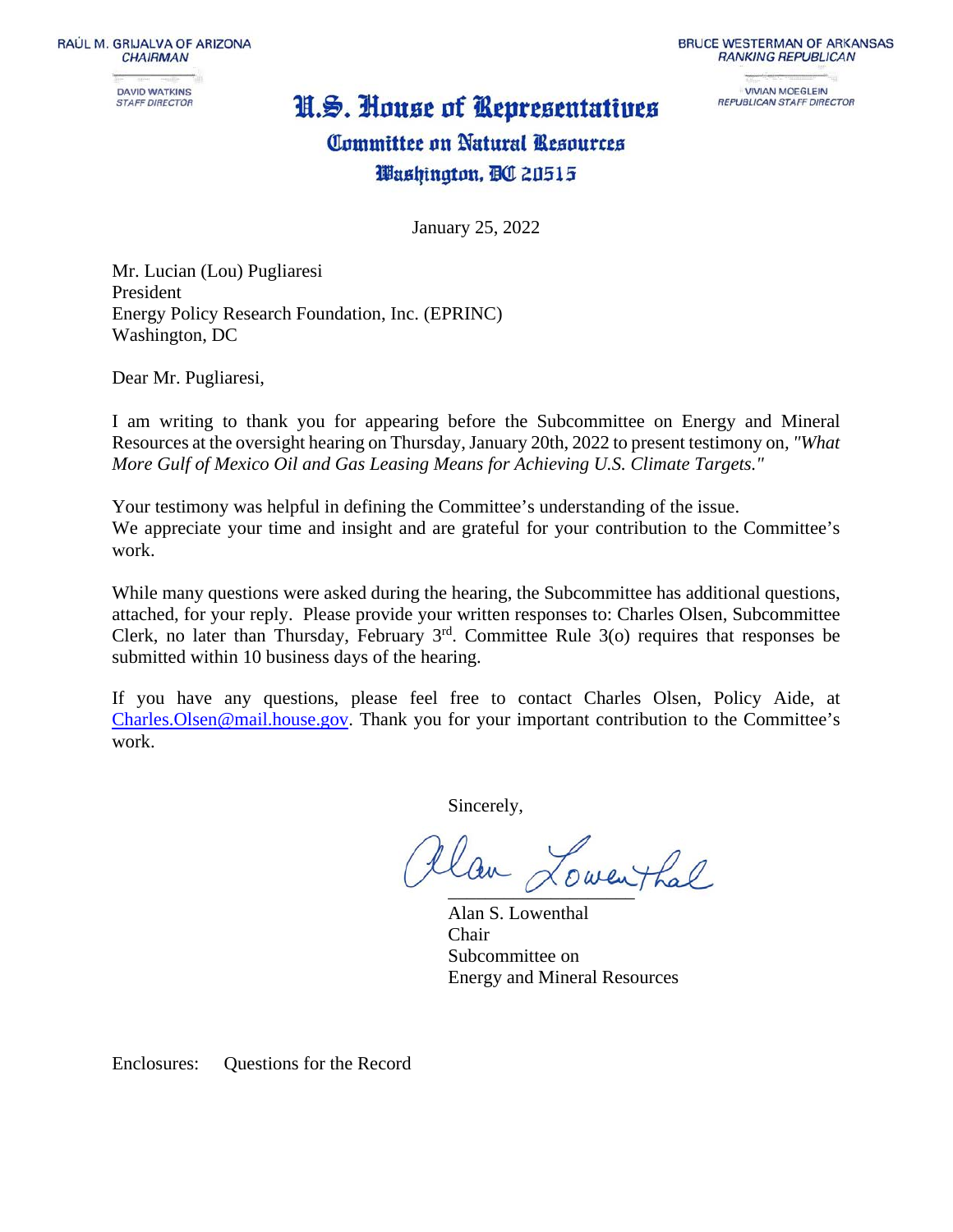## **Questions for the Record by Republican Members**

**Questions from Rep. Stauber** for Mr. Lucian Pugliaresi, President, Energy Policy Research Foundation

- 1. Why should the federal government offer more leases, when so many have already been issued and development has yet to proceed?
- 2. "During the hearing, there was discussion of subsidies from the U.S. government for oil and gas production, citing an IMF working paper. Could you please clarify the assumptions and conclusions of this working paper?"
- 3. Could you provide more context to the claims made by the Administration and the Majority that halting OCS production will reduce carbon emissions?
- 4. In terms of environmental justice, how are minorities and low-income families affected by rising gasoline prices?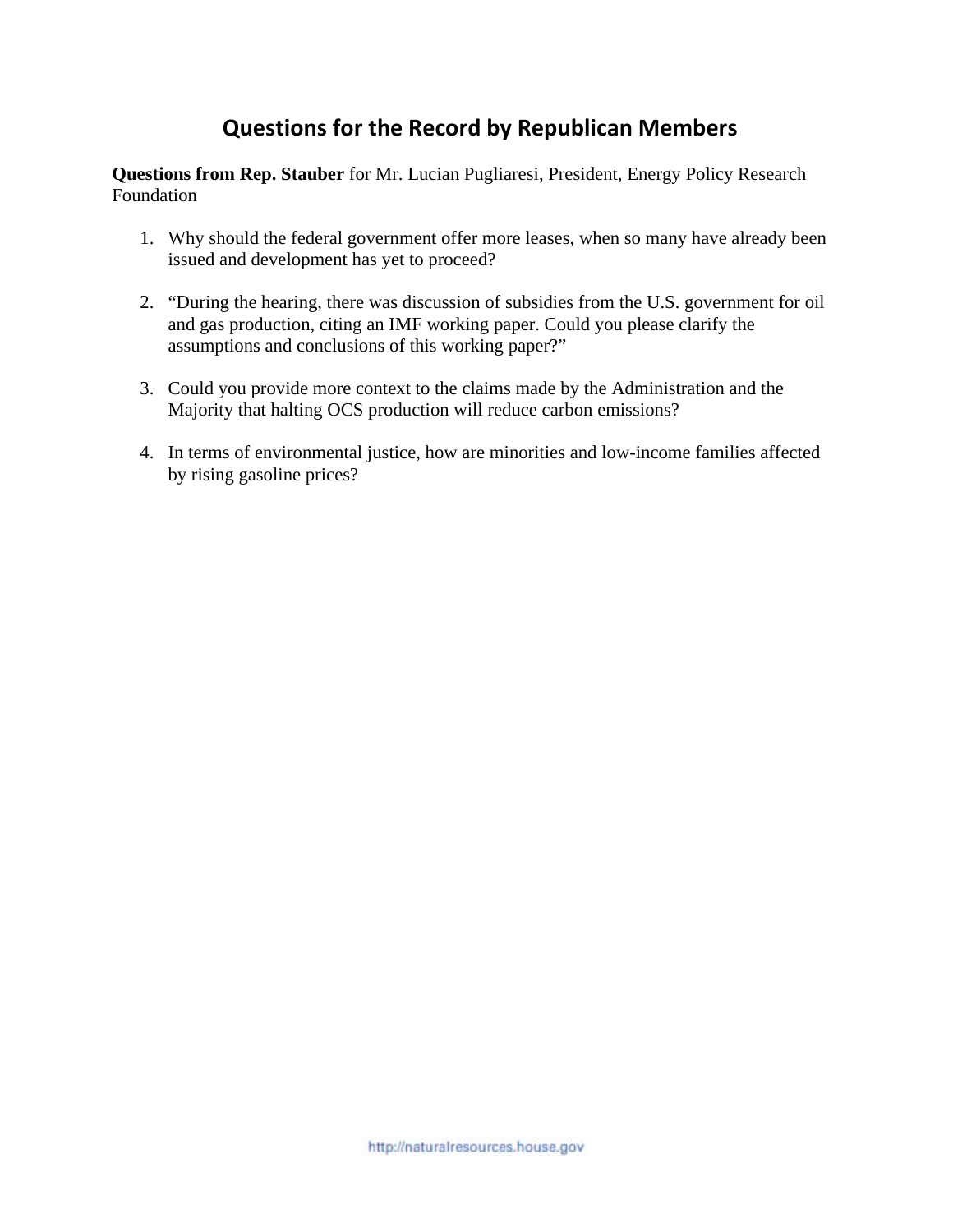February 1, 2022

### **Questions for the Record from Republican Members**

Hearing of the Subcommittee on Energy and Mineral Resources

of the

### **U.S. House of Representatives Committee on Natural Resources**

## **"What More Gulf of Mexico Oil and Gas Leasing Means for Achieving U.S. Climate Targets."**

Hearing Date: January 20, 2022

Responses Provided by

Lucian Pugliaresi, President, Energy Policy Research Foundation, Inc. (EPRINC)

*Energy Policy Research Foundation, Inc. 1031 31st Street NW Washington, DC 20007 eprinc.org 202 494 9411*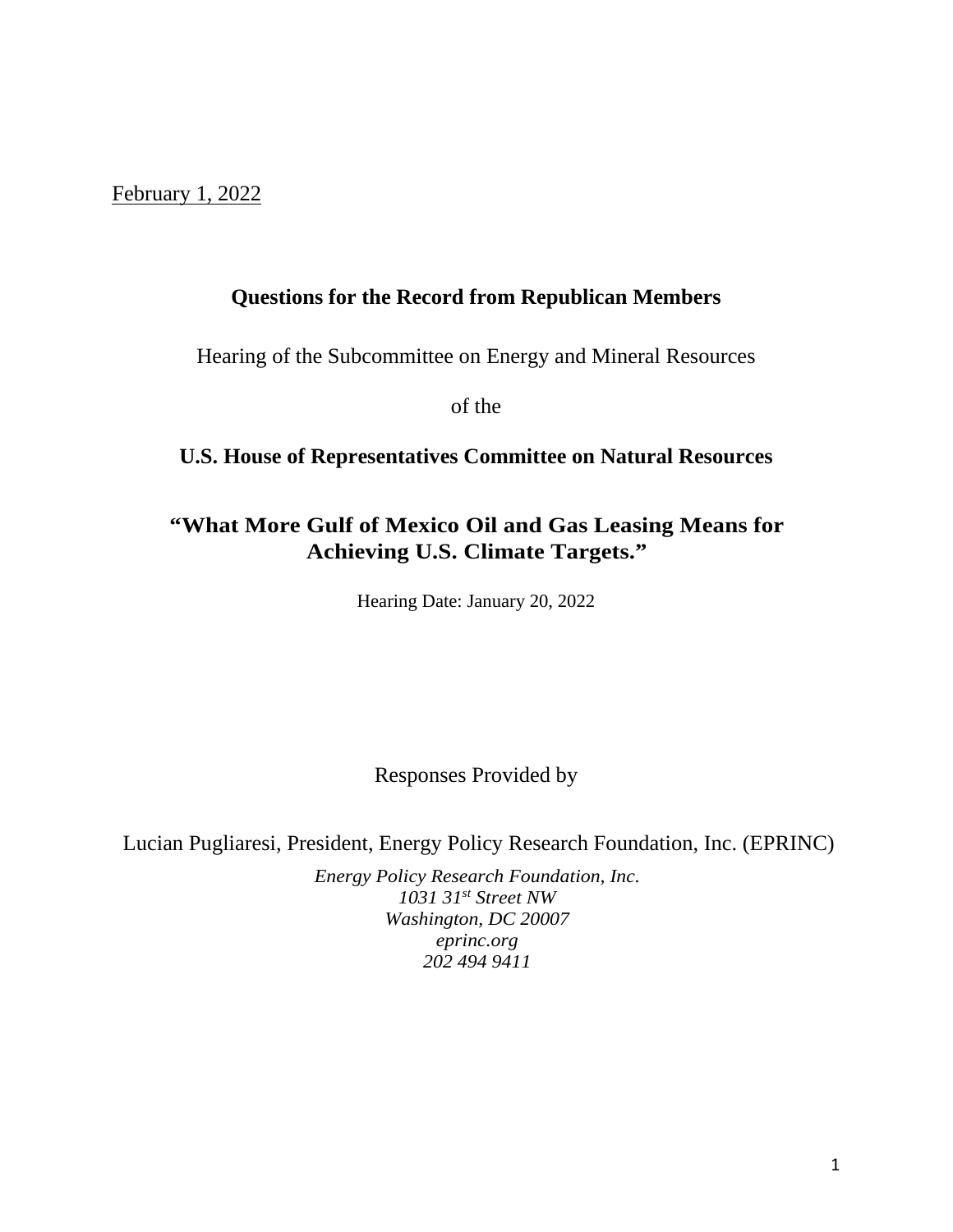#### **Questions from Rep. Stauber for Mr. Lucian Pugliaresi, President, Energy Policy Research Foundation, Inc.**

*1. Why should the federal government offer more leases, when so many have been issued and development has yet to proceed?*

#### Answer

The federal outer continental shelf (OCS) leasing program provides specific conditions for winning bidders, including bonus bids, rental fees and time limits for development of leased properties. In order to maximize efficient development and the productive capacity of federal offshore petroleum resources it is important to have a large inventory of properties available for development. A large inventory of leases waiting development is not necessarily an indication the Department of Interior has issued too many leases or that the existing inventory is excessive. Changes in market conditions, technological advances, environmental reviews and mitigation programs, potential for unitization of adjoining properties can alter the profitability, sometimes substantially, of leased properties and the flow of financial capital for development. The pace at which offshore resources are developed does not, and should not, be determined by the date on which original leases were issued.

A similar example is recent criticism over the large number of export permits for liquified natural gas (LNG) issued by the U.S. Department of Energy (DOE). To date a large number of LNG export facilities have been authorized, but many of these have not received a Final Investment Decision (FID). The large number of undeveloped, but authorized export permits has been identified as a primary reason that DOE officials have decided to halt issuing any new permits to so-called non-free-trade destinations, which represents most of the world's natural gas consuming countries. However, such a policy fails to recognize that some pending projects might be superior to already authorized facilities. For example, proposed construction of new liquefaction facilities on Mexico's Pacific Coast, supplied by U.S. produced natural gas, could supply U.S. LNG to important allies and markets in the Pacific Rim. There are no restrictions on the shipment of U.S. natural gas to Mexico, but additional permits are required for natural gas shipped to Mexico that is re-exported as LNG. The best potential for expanding cost-effective supplies of domestic oil, gas and LNG require a large inventory of prospects that can command financial support to proceed.

More importantly, there remains widespread agreement that the U.S., the world's current largest producer of natural gas, has substantial gas reserves and could provide additional supplies to the world market both as an instrument of global energy security and as a cost-effective pathway to limit emissions of carbon dioxide as a substitute for coal.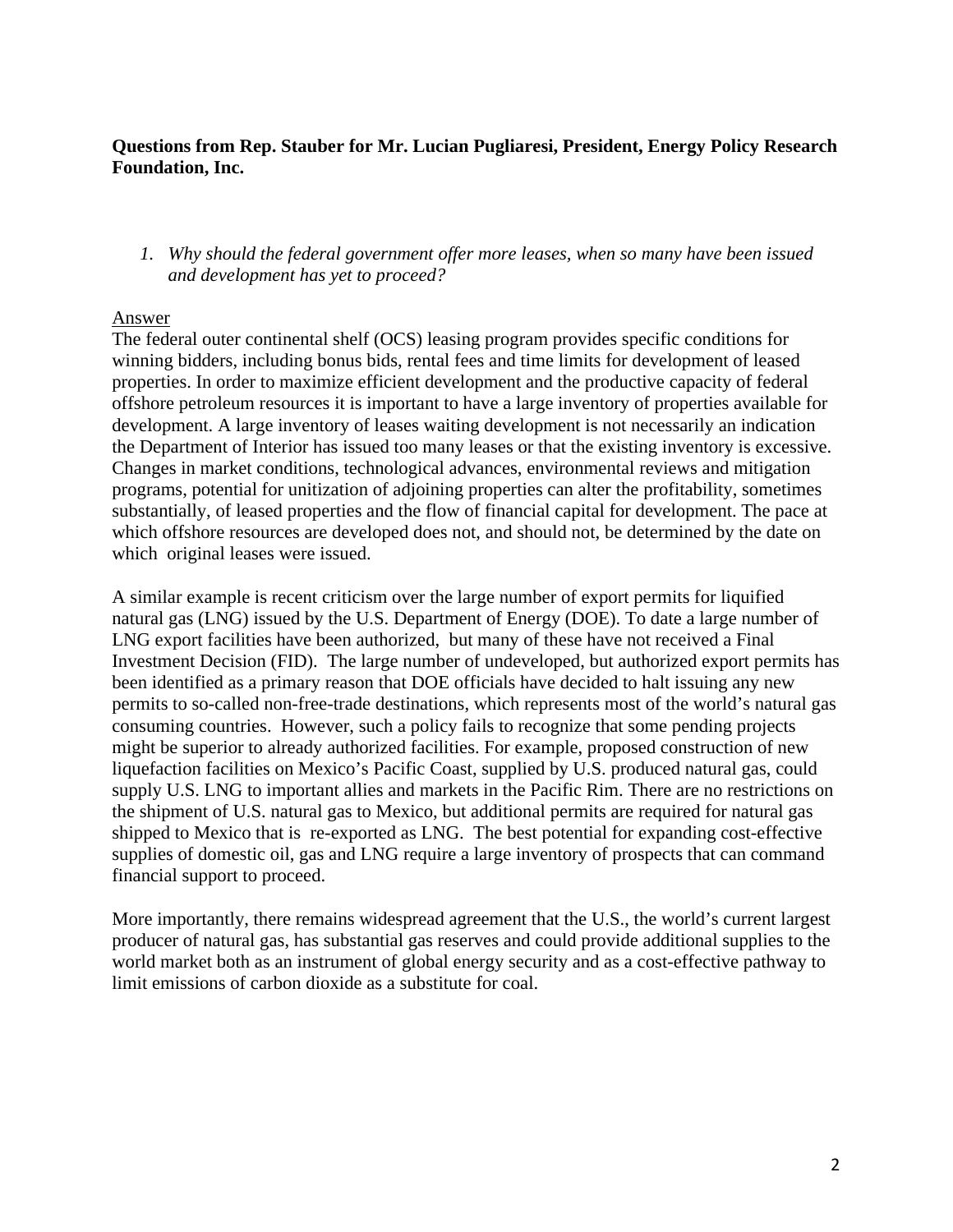*2. During the hearing, there was discussion of subsidies from the U.S. Government from oil and gas production, citing an IMF paper. Could you please clarify the assumptions and conclusions of this working paper?*

There was discussion during the hearing that development of oil and gas resources from the Outer Continental Shelf did not accurately account for the large subsidies provided by the government as described in a recent IMF working paper.[1](#page-4-0) The Committee was left with the impression that oil and gas development received an annual subsidy in excess of \$600 billion. Two features of the working paper are worth noting, First, the IMF uses the word "subsidies" to include not just direct tax payer support for fuel use, but an estimate of environmental costs for the combustion of the fuel. Nearly half of their "subsidy" calculations are related to coal use and are therefore not relevant to development of oi and gas resources on the OCS. In fact, to the extent that offshore development provides additional volumes of natural gas that can substitute for coal combustion, it would substantially lower the IMF estimates of the effective "subsidy." In addition, the report makes no adjustment for revenues collected by federal, state, and local jurisdictions from oil and gas development of public and private lands. Note that, according to the U.S. Department of Interior, the federal government alone collected over \$100 billion in oil and gas revenues between 2005-2015. A further limitation of the paper is that it does not effectively address uncertainty in calculations from the environmental costs of oil and gas use, especially given advances in control technologies. Air pollution costs are especially uncertain given the advances in the U.S. on control technologies and cleaner fuels. The paper has not been peer reviewed and should not be relied upon for any important policy conclusions.

#### *3. Could you provide more context to the claims made by the Administration and the Majority that halting OCS production will reduce carbon emissions?*

#### Answer

The claims made by the Administration and the Majority that halting OCS production will reduce carbon emissions is driven by computer modeling effort that concludes that halting U.S. domestic production would yield higher world equilibrium oil prices sufficiently to lower world demand by enough volume to reduce worldwide GHG emissions. The model is based on a very simplistic description of the world oil market. For example, OPEC might decide to pursue a price target by merely adjusting output for incremental production from non-OPEC producers and U.S. output would merely shift to foreign producers. If U.S. policies to limit domestic production were to drive up world natural gas prices, Asian electric power producers might switch out of gas to coal or direct crude burn. U.S. policy makers may decide that high petroleum prices risk energy security or are politically unacceptable and request OPEC producers to expand output.

<span id="page-4-0"></span><sup>1</sup> David Coady, et al. *Global Fossil Fuel Subsidies Remain Large: An Update Based on Country-Level Estimates. IMF working paper, May 2019. See [https://www.imf.org/en/Publications/WP/Issues/2019/05/02/Global-Fossil-Fuel-](https://www.imf.org/en/Publications/WP/Issues/2019/05/02/Global-Fossil-Fuel-Subsidies-Remain-Large-An-Update-Based-on-Country-Level-Estimates-46509)[Subsidies-Remain-Large-An-Update-Based-on-Country-Level-Estimates-46509](https://www.imf.org/en/Publications/WP/Issues/2019/05/02/Global-Fossil-Fuel-Subsidies-Remain-Large-An-Update-Based-on-Country-Level-Estimates-46509)*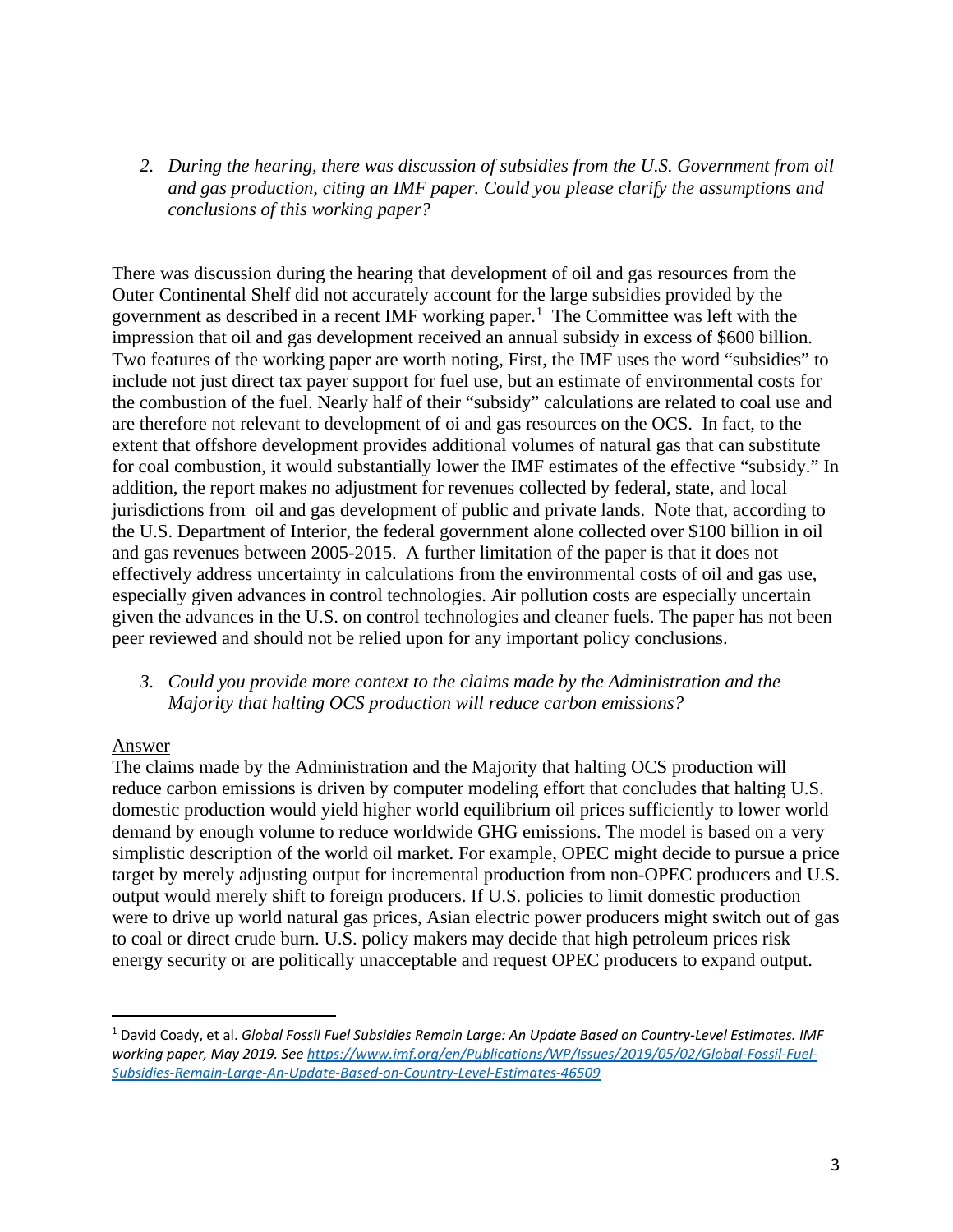None of these are speculative statements, but events that have occurred in the world oil and gas market in just the last 12 months.

Here the central point is that attempting to calculate a global GHG emission estimate from a single oil and gas lease sale provides little useful information against the global uncertainties of future energy use and emissions. Policy development on the role of domestic oil production should include an analysis of the broad range of consequences beyond implications of a simple variable, i.e., GHG emissions. Asking policy makers to consider a single variable is likely to be misleading and ignore other important considerations.

#### *4. In terms of environmental justice, how are minorities and low-income families affected by rising gasoline prices?*

Data from the U.S. Census Bureau shows that poverty rates for Black and Hispanic households, although declining between 2015-2019, are still about twice as high as among white households. In 2019, the share of Blacks in poverty was 1.8 times greater than their share among the general population. Blacks represented 13.2% of the total population in the United States, but 23.8% of the poverty population. The share of Hispanics in poverty was 1.5 times more than their share in the general population. Hispanics comprised 18.7% of the total population, but 28.1% of the population in poverty.[2](#page-5-0)

U.S. energy policies which seek to curtail the production of legacy fuels without adequate lowcost substitutes are especially harmful to low-income and minority communities. While the increase in gasoline prices increases costs for all drivers, and especially commuters, workers from households whose income is below the federal poverty level pay a larger proportion of their income for gas. The most comprehensive data on this topic is from the American Community Survey undertaken in 2006 published by the Urban Institute.

Low-income commuters on average have slightly shorter commutes (19.5 minutes) than those with incomes above the poverty level (23 minutes). However, because their incomes are much lower, poor commuters spend a much higher proportion of their wages on gas (8.6 versus 2.1 percent at \$4/gal). As gas prices double, the increase in costs represents a disproportionate increase in the burden for below-poverty commuters—from \$2/gal, the increase takes 4.3 percent of income from below-poverty commuters and 1.0 percent from those above poverty.

As shown in the Figure below when the price of gasoline rises from \$2 to \$4 per gallon households with income below the poverty line experience an increase of wages going to gasoline from approximately 4% to 8%. Any discussion of environmental justice should also include the consequences of environmental policies that raise long-term gasoline prices.

<span id="page-5-0"></span>*<sup>2</sup> John Creamer, U.S. Bureau of Census. Inequalities Persist Despite Decline in Poverty for All Major Race and Hispanic Origin Groups.* Se[e https://www.census.gov/library/stories/2020/09/poverty-rates-for-blacks-and](https://www.census.gov/library/stories/2020/09/poverty-rates-for-blacks-and-hispanics-reached-historic-lows-in-2019.html)[hispanics-reached-historic-lows-in-2019.html](https://www.census.gov/library/stories/2020/09/poverty-rates-for-blacks-and-hispanics-reached-historic-lows-in-2019.html)